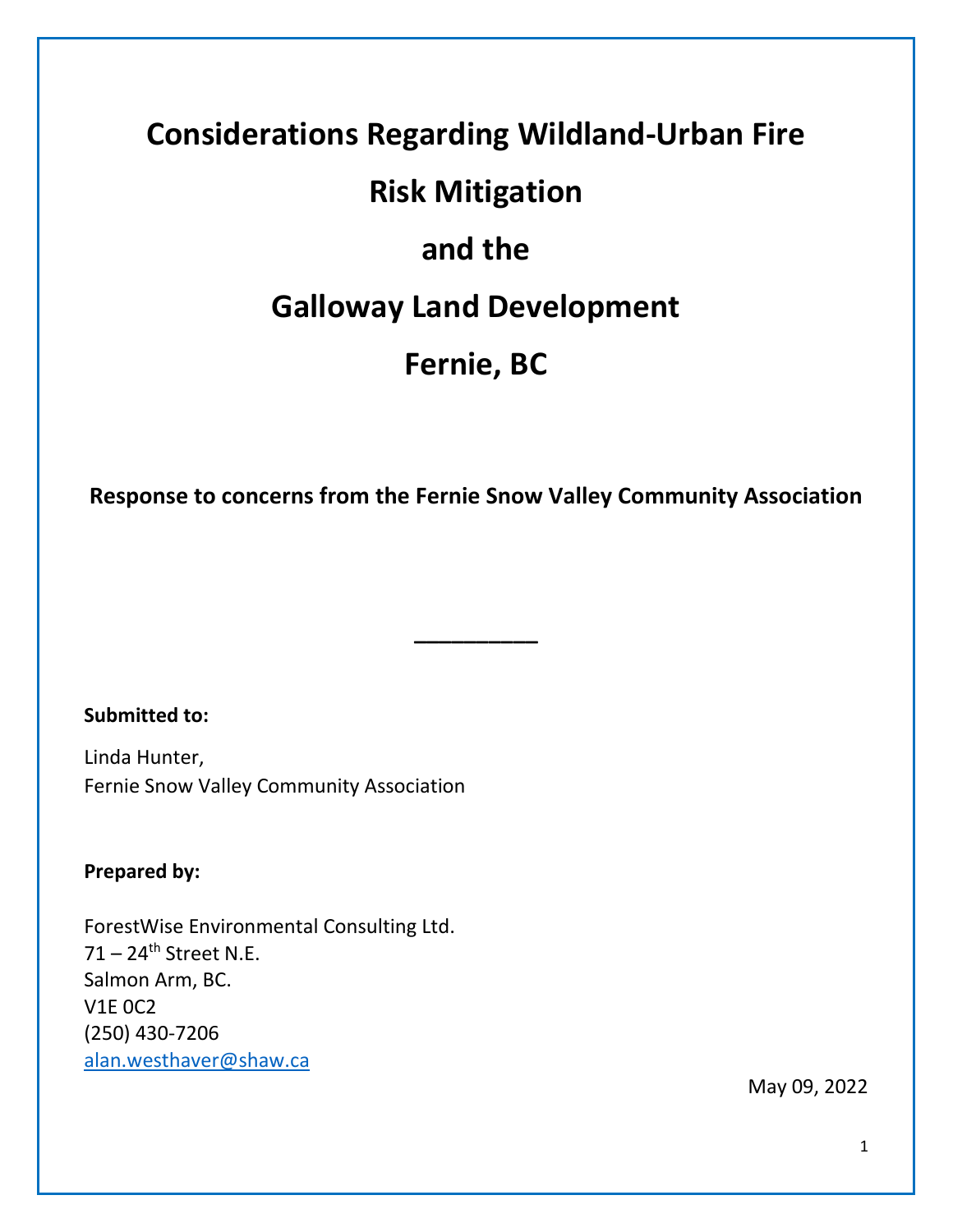#### **EXECUTIVE SUMMARY**

This report responds to a request by the Fernie Snow Valley Community Association to review material and documentation regarding wildland-urban interface (WUI) fire concerns related to Galloway Land Development.

It is my overall professional opinion that, given the wildland fire environment of the Galloway Lands (i.e., weather, fuel types and topography), the area can be expected to burn with very high surface fire intensity, most often accompanied by extremely intense and rapidly spreading crown fire during times of high, very high and extreme fire danger. Forest fires burning under these conditions are very difficult to contain and often exceed all fire suppression capabilities. These are the conditions associated with virtually all wildland-urban interface (WUI) fire disasters.

The early planning stages of wildland-urban communities offer the best opportunity to mitigate the risk of wildfire losses, by enhancing probability that homes will survive (i.e., measures to reduce the ignition exposure and ignition vulnerability of structures), and provide fire responders with advantages allowing them to be safe, and optimally effective. Deficiencies in planning and pro-active mitigations cannot be compensated for by added fire fighting capability. Acknowledged standards and guidelines set science-based benchmarks for developments to be built in wildfire-prone areas and for the planning and construction of essential infrastructure, including the homes and surroundings. These are a requirement to construct safe, wildfire resilient communities.

My review of submissions made by the Proponents reveal significant deficiencies, inadequacies, information gaps and some inaccuracies regarding critical elements of wildfire safety, infrastructure, and risk mitigation:

- The interface fire hazard/wildfire threat, as represented in submissions, is incorrect; it is high to extreme.
- The proposal places too much emphasis and responsibility on fire control, and not enough on risk mitigation.
- The proposed road "system" seems largely overlain onto a network of old logging haul roads designed to extract timber resources, rather than to provide safe all-weather emergency access and egress in accord with applicable standards for safe development and emergency response in the WUI.
- Based on standard FireSmart™ requirements for slope adjusted fuel removal and modification within the Home Ignition Zone, there appears to be a significant conflict with the proponent's expressed vision for protection of conservation lands. Additional spatial analysis is required at this stage to quantify the conflict, or to reconfigure development to avoid substantial impingements onto conservation reserves.
- The commitment to selectively reduce forest cover (modify fuel) raises questions how this can be achieved, given the conservation vision, and how debris disposal could occur without subsequent fire hazards.
- Given the absolute necessity for a reliable water supply, available and accessible for wildland/WU firefighting, a much more robust approach to evaluating water requirements and components of a water supply/delivery system is required at this stage. It would properly assess if, and how, a reliable supply may be provided in balance with accepted standards and minimal (but still adequate) water requirements.

With few exceptions, my views do not conflict with advice provided by the proponent's wildfire consultant. As professionals, we agree on key principles and standards of wildfire risk reduction, many questions and disconnects remain. Overall, in my professional opinion, it would be prudent for the Authorities Having Jurisdiction to request the Proponent to more fully investigate, address and clarify these issues, in significantly more detail, prior to its final evaluation and consideration for re-zoning approval. I have provided additional recommendations within the text of this report, in relation to major subject areas.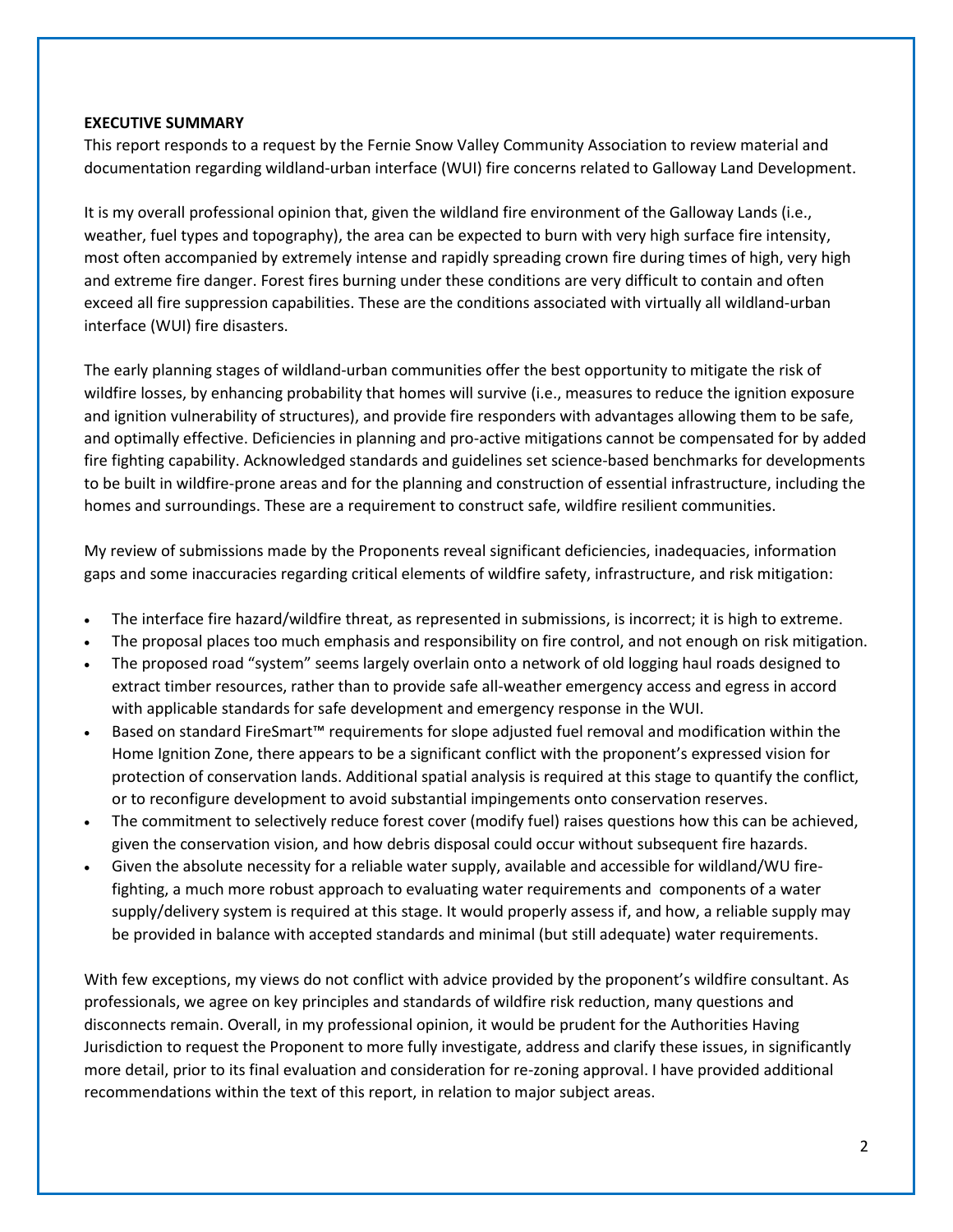#### **1.0 Introduction / Purpose**

In March of 2022 ForestWise Environmental Consulting Ltd. (FWECL) was asked by members of the Fernie Snow Valley Community Association to review material and documentation regarding wildland-urban (WU) fire relevant to the Galloway Lands development proposal. The purpose of this review is to provide insights and understanding relevant to concerns held by that Association. Expressed concerns encompassed the general wildfire threat; the risks of WU fire to the Galloway and nearby communities; fire suppression capability; public safety including safe access, evacuation, and egress for emergency responders; and the implications of essential "FireSmart" ™ fuel modifications to the general environment, conservation lands and public trails.

## **2.0 Qualifications**

Alan Westhaver (M.Sc.) is the principal and owner of ForestWise Environmental Consulting Ltd. He has nearly 40 years of direct experience in wildland and wildland-urban fire management as a senior wildland fire manager with Parks Canada (at Park, Regional and National levels), and as a wildland-urban fire consultant. He was a certified wildland fire behavior analyst on nationally mobile Fire Incident Command Teams. Alan is among the originators of the Canada's National FireSmart Program and served on the Board of Directors and executive of its sponsoring organization 1992 – 2012. He is co-author of the *FireSmart Canada Neighbourhood Recognition Program* and has trained hundreds of fire personnel across Canada as *Local FireSmart Representatives*. As a resident of Fernie (2012 – 2019) he worked with residents throughout the city and the Regional District of East Kootenay to promote and implement FireSmart programs. As a researcher, he has authored several detailed examinations of WU fire disasters (e.g., Fort McMurray, Kelowna/Slave Lake, and Lytton - in press) and other major WU fire reports for the Standards Council of Canada, BC FireSmart Committee and the City of Fernie. He also contributed to the 2021 National Guide for Wildland-Urban Interface Fires, recently published by the National Research Council of Canada.

#### **3.0 Scope of this Review**

To address these concerns this review takes into account the four pillars of emergency management (i.e., preparedness, response, prevention/mitigation and recovery). It also considered the full array of solutions to the problem of wildfire losses, based on available science regarding the causes, conditions and patterns common to disastrous WU fires. Observations and recommendations pertinent to the Galloway Lands development are organized accordingly, and presented for use by the Fernie Snow Valley Community Association and the consideration of project proponents and external reviewers.

Well established communities are saddled with pre-existing wildfire hazards and deficiencies which are "built-in" due to community lay-out, construction designs and materials. In contrast, while still in its design stage, the Galloway development has the opportunity to avoid or substantially reduce many of the vulnerabilities and heat exposures which lead to the ignition and destruction of homes in WU fires. This report addresses the full range of these pre-emptive risk mitigation measures, which studies show to be highly effective, and cost-efficient.

#### **4.0 Methods**

As part of this review the author made reference to the original and subsequent applications for land use amendment submitted by Handshake Developments, supporting materials prepared on their behalf by B.A. Blackwell and Associates, relevant community protection plans and other references (see Section 8.0). Also, I am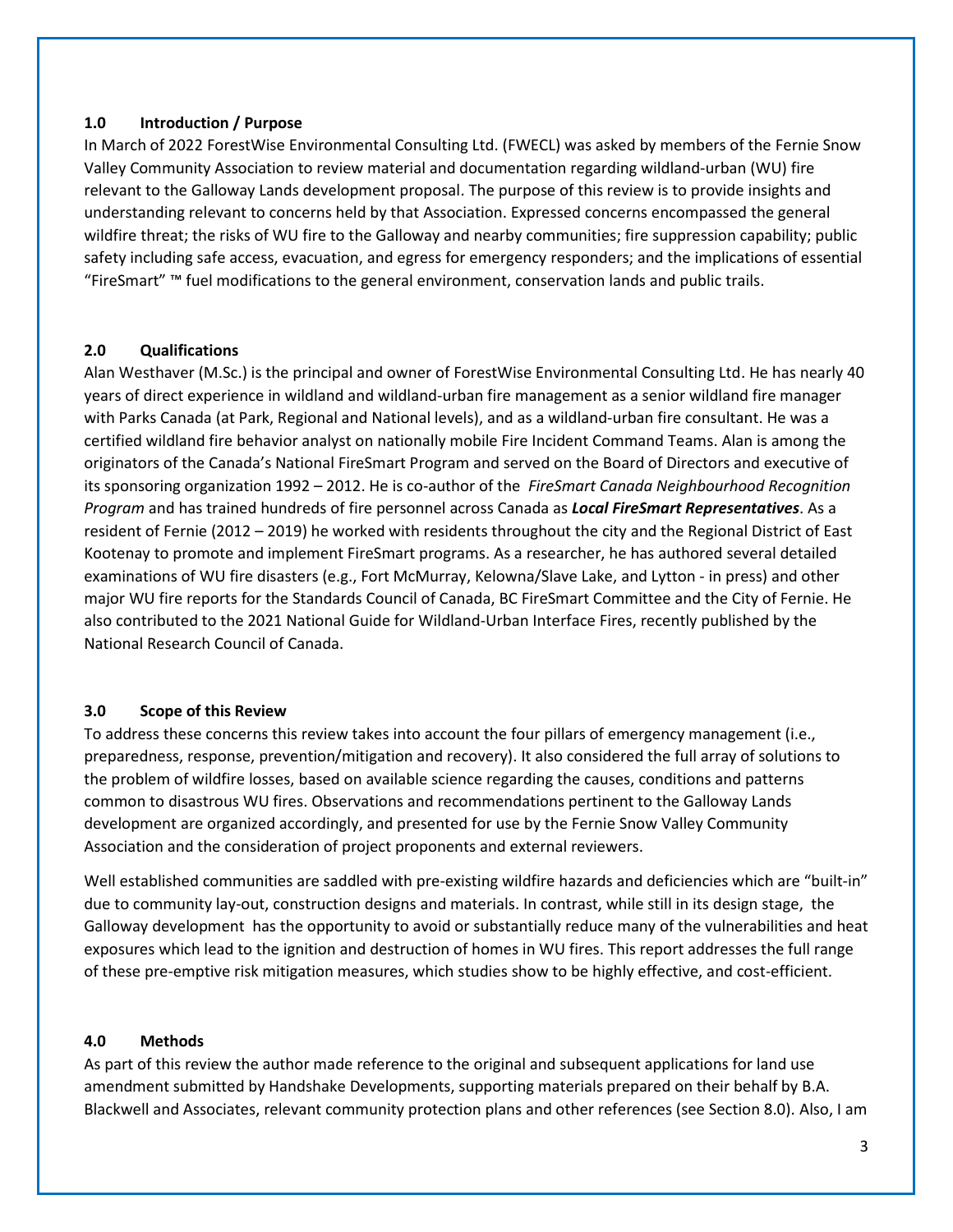familiar with some of the lands and trails on the property based on my own recreational travels by skis, foot and bike dating back to ~1990 and my extensive recent work at FAR. With the assistance of members of Fernie Snow Valley Community Assoc. I conducted a site visit to view the forest and make a cursory, but first-hand, evaluation of local conditions.

# **5.0 Results and Discussion**

# **5.1 Important Perspectives on Wildland Fire, Wildland-Urban Fire Disasters, and Wildfire Control**

Many myths and misunderstandings prevail about wildfires and WU fire disasters. These often impair the ways in which society attempts to prepare for them. In simple form, past WU fire disasters provide important lessons that apply to Galloway Lands development:

- Wildland fires are inevitable, are an essential natural process in healthy ecosystems and will continue.
- Rising frequency of extreme weather, forest fuel build-up & population make wildfires more probable now.
- Only 3 5% of wildland fires escape containment and become large, but cause 95<sup>+</sup> % of all area burned.
- Those few wildfires burn under extreme conditions (high wind/very dry fuel) & exceed all control capability.
- All disastrous WU fires occur under these extreme conditions; no conceivable response can be effective.
- The 1908 Fernie Fire proved this can happen here; the entire town (pop. 5,000) burned in 90 minutes.
- Wind-driven embers or low, creeping flames & smoldering fire cause the vast majority of structure ignitions.
- Science has demonstrated that if homes and conditions in their immediate surroundings (i.e., ~30 meters) are fire-resistant, they do not ignite, and survive WU fire events;
- The home (structure) and a 30 m. radius extending outward from it is known as the "Home Ignition Zone."
- Similarly fire-resistant communities can survive, if adjacent and overlapping Home Ignition Zones are in accord with risk-reduction guidelines. Only in this way, can WU fire disasters be prevented.
- Wildfires are NOT the problem; the problem is structures/homes that are too easily ignited.
- The latter is a solvable problem, especially if WU fire risk mitigations are implemented concurrent with community planning and development.

The main conclusions from this are that:

- o citizens, communities and government have been, and continue to be, far too reliant on fire responders and fire suppression techniques to prevent community wildfire losses,
- o continued reliance on fire prevention and suppression will be ineffective, and results in needless socioeconomic disruption, and
- $\circ$  far greater attention must be paid to comprehensive, proactive risk mitigation across multiple disciplines.

Based on current science and a review of all major wildland-urban interface fires in Canada and the USA (Cohen and Westhaver, 2022) no amount of enhanced fire fighting protection capability (on the part of emergency responders and/or individual residents) appears likely to overcome, or compensate for, critical inadequacies in meeting accepted criteria and standards for community lay-out, infrastructure like road and water supply/delivery systems, fuel modifications and the fire resistance of structures. Inappropriate community planning, design and construction also have negative implications for the safe evacuation of residents. Preparing for "average" wildfire conditions is fully inadequate.

# **5.2 Fuel Typing of Galloway Forest**

I am in full agreement with statements by Blackwell (2012) and Pashkowski (2022) that typing of forest fuels into recognized categories is an essential input to calculate wildfire threat, but that provincial fuel typing is not accurate at the local scale, like on the Galloway Lands. They also highlight the variability of fuel at fine scales,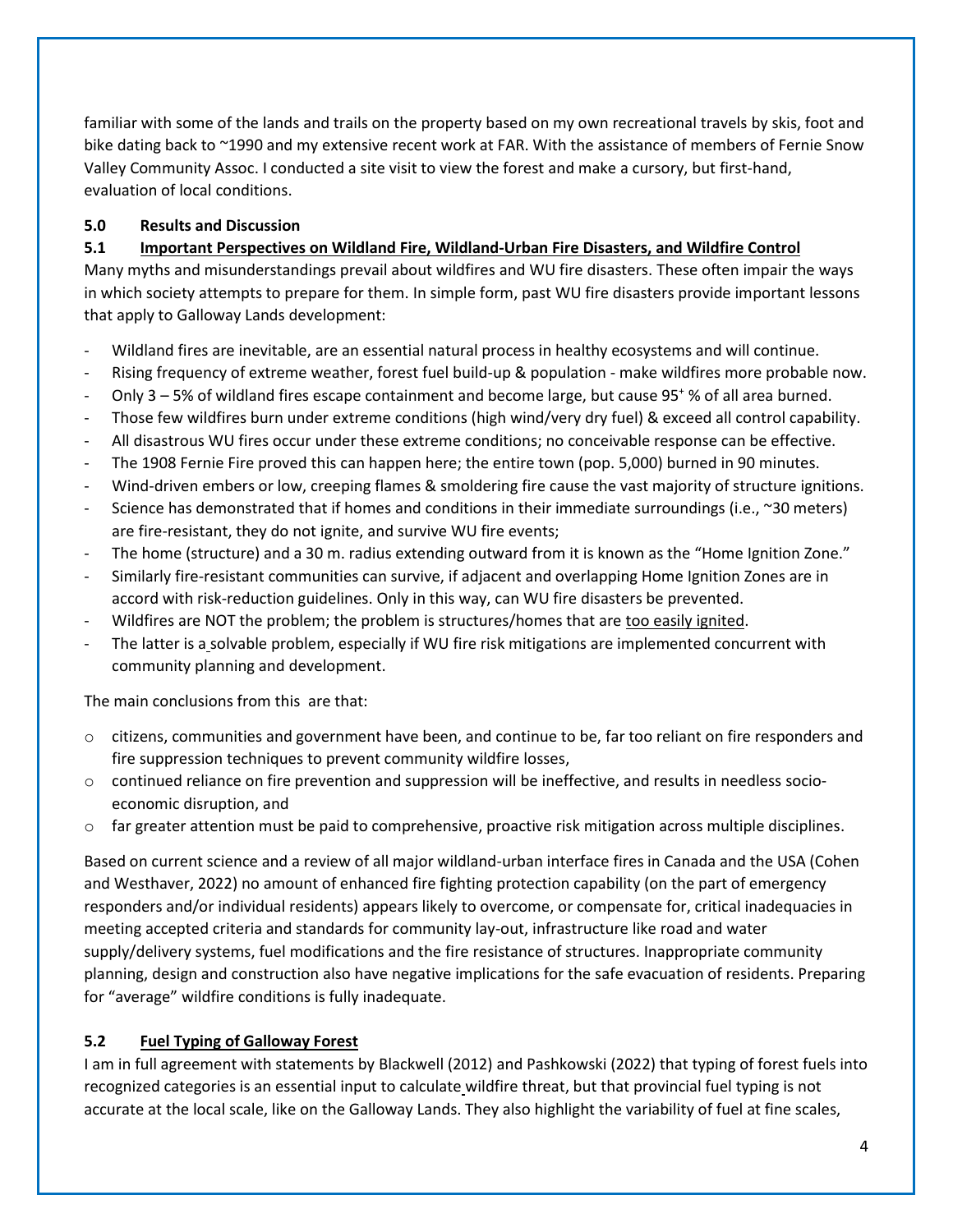and the importance of ground-truthing fuel types, but have not conducted on-site investigations of the Galloway Lands. Pashkowski (2022) further warns there are "significant limitations with the fuel typing system", and "accuracy of fuel typing on private land, when available, is variable due to lack of source data."

My on-site evaluation of fuel types on the Galloway Lands, with focus on the areas to be developed, showed the forest fuel to be strongly dominated by nearly continuous, dense stands of un-even aged conifers, mostly 20 – 70 years old (pole-sized to 40 cm. DBH<sup>1</sup>) with abundant low-hanging branches to near the ground, and nearly continuous vertical fuel continuity. This forest is not yet mature but has re-grown significantly since merchantable trees were logged (leaving immature trees) about 40 years ago. Tree heights now commonly range up to 20<sup>+</sup> m. but average  $8 - 17$  m. tall. Small pockets of boggy terrain are more open, with clumped conifer and somewhat more deciduous, but these areas are <10% of the area, and mostly would be avoided by development.

Density of dominant and subdominant conifer canopies is high, generally  $60 - 80$ <sup>+ $\%$ </sup>. For reference, a fuelmodified forest would be reduced to 30 – 40% canopy cover, or less. The upper forest canopy is mostly a mix of spruce, cedar, lodgepole and western white pine, true fir, larch, and limited Douglas-fir. More fire-resistant deciduous trees are mostly isolated and generally comprise <5% of the forest canopy. Lower forest layers (understory) are also dense and dominated by woody conifers like cedar, followed by spruce and fir with minor cover of deciduous shrubs. The predominant ground cover is thick with needle and branch litter. Pine/spruce forest mixtures dominate the canopy on dryer aspects and cedar/spruce/fir/pine canopies on moister sites.

Photos typical of existing forest vegetation on the Galloway Lands are shown below to help readers appreciate current conditions. Overall, the forest is dense, growing vigorously, and prone to high intensity crown fire.

# **Figure 1: Typical views of current forest conditions on Galloway Lands**





<sup>1</sup> Diameter at breast height)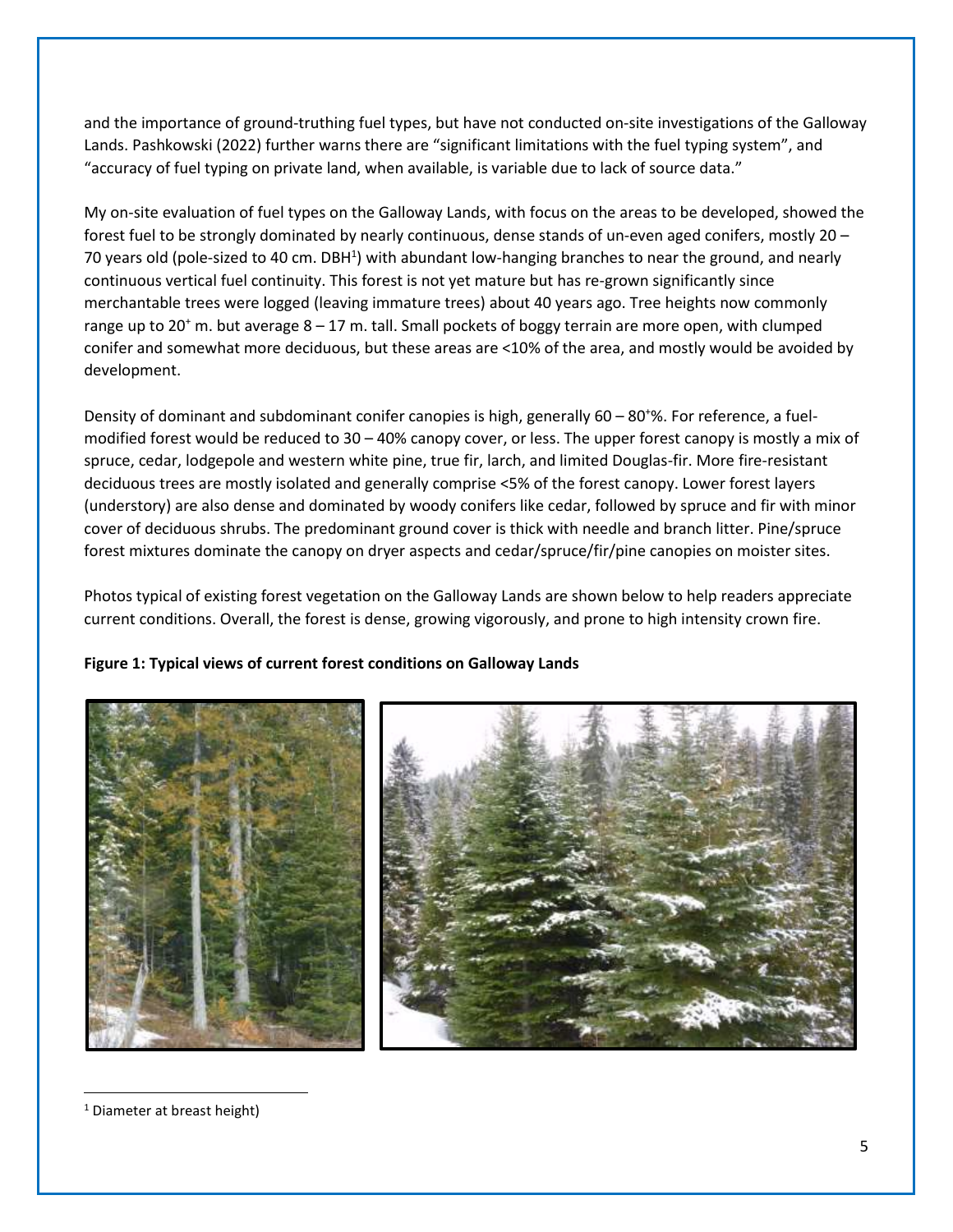**Figure 2: Additional typical views of current forest conditions on Galloway Lands**



Forest types on these Galloway Lands most closely resemble the structure and continuity of Canadian Forest Fire Danger Rating System/Fire Behavior Prediction Types C-4 (Immature Jack or Lodgepole Pine) and C-2 (Boreal Spruce). These observations do not vary significantly with the summary of remotely sensed interpretation provided by Pashkowski (Blackwell) (2022), given the margin of error noted in those interpretations.

# **5.3 Wildfire Threat and Fire/Wildfire Hazard**

#### *Wildfire Threat*

B. A. Blackwell and Associates make it clear in their 2022 submission to the developer that wildfire threat was not evaluated on private lands, including the Galloway Lands, in the 2011 Community Wildfire Preparedness Plan. This was because the necessary fuel type data was not collected.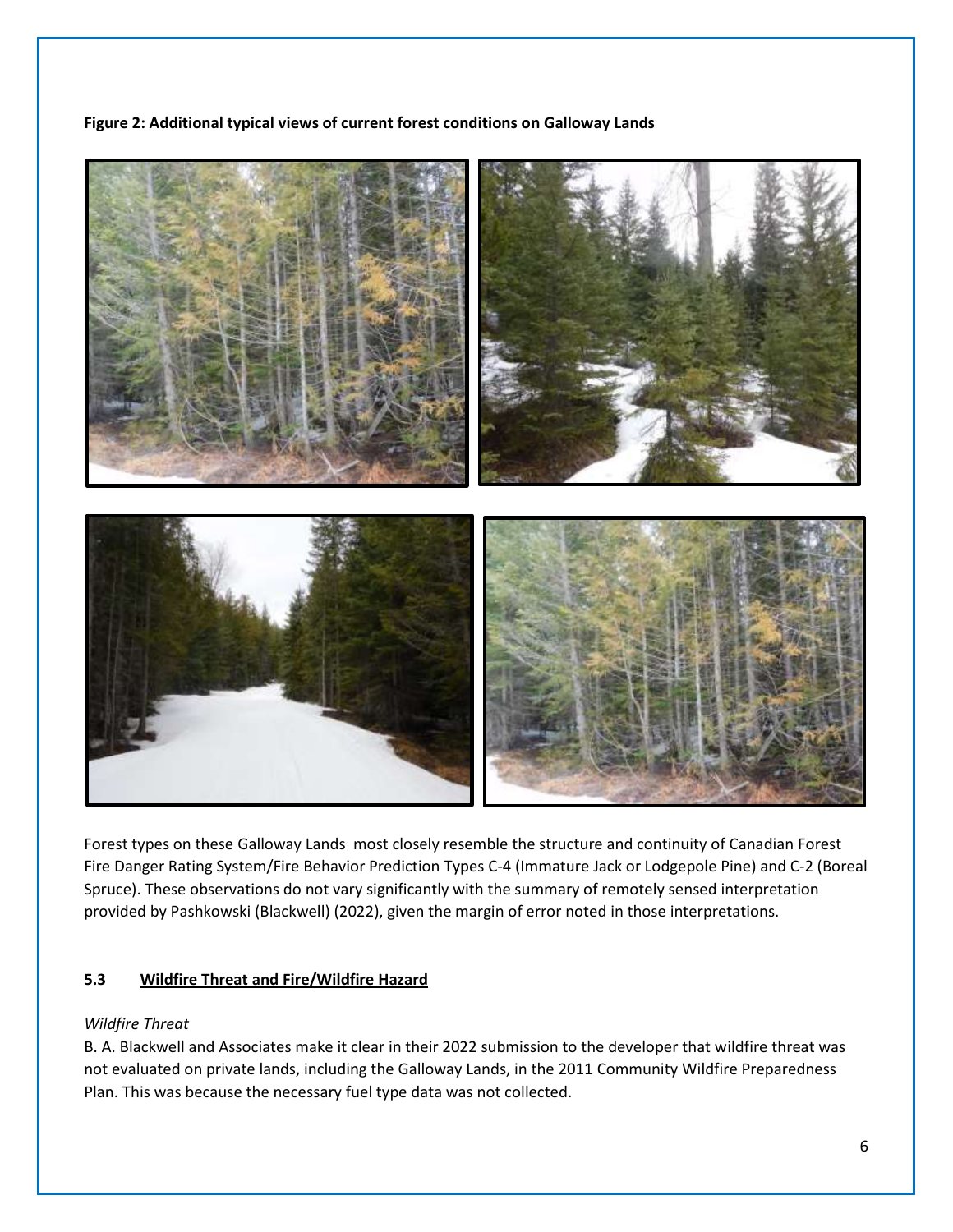However, based on my observation of fuel types on the Galloway Lands, it is my expectation that during times of high to extreme fire danger, the dominant fuel types of the Galloway Lands can be expected to burn with extreme head fire intensity and rates of spread, characteristics similar to C-4 and C-2. These are among the 3 most volatile fuel types in the CFFDRS - FBP system, in terms of fire intensity (crown fire) and rates of potential fire spread.

My evaluation is in accord with algorithms used in the BC wildfire fuel typing system (Perrakis and Eade, 2015). Outside of the Galloway Lands, the City of Fernie Community Wildfire Protection Plan Update (2018) evaluates these types to burn "almost always crown fire, high to very high fire intensity and rate of spread" under high levels of fire danger. This type of fire behavior is further aided by local terrain factors (e.g., slopes between 10 and 30%, and multiple gullies created by tributaries of Lizard Creek) which tend to funnel diurnal and prevailing winds and accelerate wildfire behavior.

Wildfire threat also projects to nearby areas. As stated in the CWPP (2018) and reiterated in the March 2022 update submitted by Haworth, T. Pashkowski highlights that:

" The areas within the (City of Fernie) study area that represent the highest wildfire behaviour threat to the City are the slopes on the eastern side of the valley, the area including and surrounding the Fernie Alpine Resort (north and south), and on either side of Mount Fernie Park Road."

It is my opinion, by extension, that a similar wildfire threat to the City of Fernie is caused by the Galloway Lands, which are surrounded by and component to the areas described in the CWPP.

#### *Fire Hazard*

Fire hazard is a general term to describe the potential behaviour for a given fuel type based on physical fuel characteristics.

In this regard, it is important that a statement by the proponent in the original development proposal (August 2021, page 29) be challenged:

#### "*As a result of previous logging of the lands, most of the property is rated as low interface fire hazard*."

This claim is simply not true. It is well known that interface hazards can be extreme even in areas of grassland, very open forest (such as Lytton), or in areas where recently logged areas where debris and regenerating young conifer regrowth result in dense surface fuel. See Sections 5.3 and 5.4 for further description of current forest and fuel.

In the case of current Galloway Lands, much of the young growth present during the time of logging (1970's to  $\sim$ 1980) has grown into immature timber up to 20<sup>+</sup>m. in height and 15 – 40 cm. in diameter, 40 years of regrowth has crowded the forest understory with dense stem  $5 - 15$  cm. in diameter and  $5 - 8$  m. in height.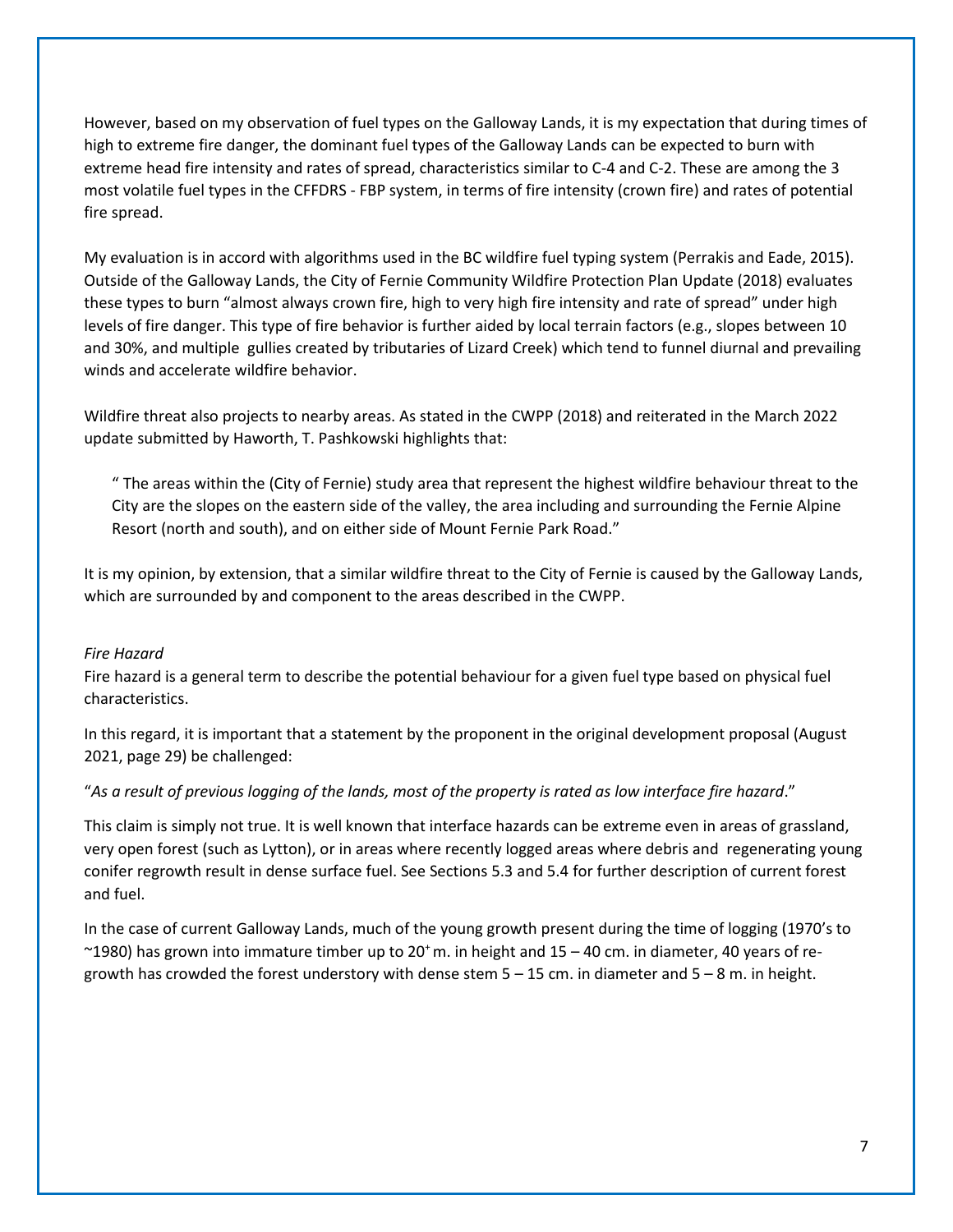## **5.4 Wildland-Urban (Interface) Fire Risk**

Wildfire risk is defined as the combination of the likelihood of a wildfire occurring combined with the potential impacts of that fire. I concur with Blackwell's prediction (Section 1.3, page 4, of his Galloway Lands Recommendations, March 2022):

"*This type of development scenario is at higher risk for damage from wildfire because of the isolation of the homes, proximity to the forest and the potential for evacuation and egress routes to become blocked*."

I also agree with his assessment that the area is at risk from human-cause fires. This will increase with development

On the other hand, fire risk (i.e., risk being probability of fire loss times the consequence of fire) is currently low on Galloway Lands. But this is only because no structures are now present, thus there are no consequences. Interface fire risk within the parcel will dramatically increase once homes are constructed on the Galloway Lands, the degree being dependent upon the extent comprehensive WU fire mitigations are implemented.

**Recommendation:** The proponent should incorporate actual, site specific, fuel type conditions and topography into accurately modelled wildland fire behavior predictions (not assumed, estimated or remotely interpreted parameters) in order to realistically assess wildfire threat levels and devise sound mitigations as an element of planning and implementing developments on the Galloway Lands to assure wildfire safety of local communities.

## **5.5 Wildfire Risk Mitigation (FireSmart) Measures**

I am in agreement with, and supportive of, most of the recommended "FireSmart™" guidelines for wildfire hazard reduction made by B.A. Blackwell (February, 2022) as they pertain to:

- FireSmart Priority Zones (FPZ's), buildings and construction materials, property maintenance and setback,
- vegetation and fuel management strategies pertaining to the Home Ignition Zone,
- FireSmart landscaping and maintenance.

See Section 5.6 for details of fuel modification requirements for FPZ's

However, I do not advocate for the effectiveness or installation of rooftop sprinklers. Nevertheless, I do support Blackwell recommendations #14 and #15 in terms of annual testing of the water system and having water pumps connected to an independent power source.

**Recommendation:** I strongly recommend the proponent review and adopt the newer, more comprehensive and more effective guidelines published by the National Research Council for overall risk mitigation guidance, and in particular with reference to structures and construction materials. That is (i.e., *The National Guide for Wildland-Urban Interface Fires*: *Guidance on hazard and exposure assessment, property protection, community resilience and emergency planning to minimize the impact of wildland-urban interface fires.* (Benichou et. al. 2021).

The NRC guide incorporates current knowledge and standards proven world-wide from accredited sources (e.g., NFPA, ASTM, Fire Underwriters Survey, ULC, etc.); and is intended to inform and update the full scope of existing Canadian "FireSmart" guidelines, community planning and development efforts, and eventually the National (Canadian) Building Code.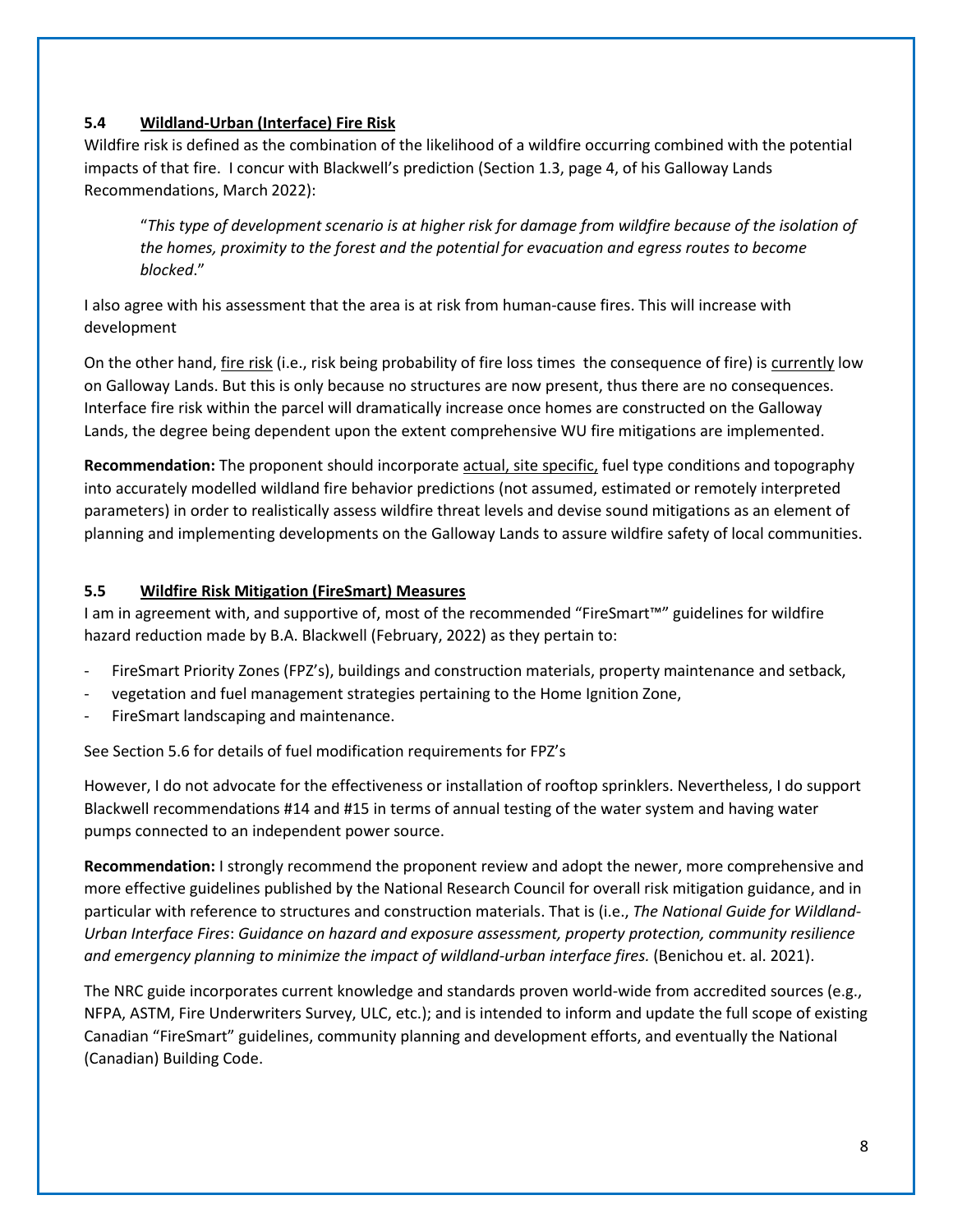**Recommendation:** Given the multitude of ways that sprinkler systems can fail and uncertainties regarding reliability of the water and power systems, it is highly advised that reliance on roof-top sprinklers as a means of preventing structural ignition or suppressing wildfire and, instead, the focus be placed on less complex and effective means of reducing the ignition potential of homes and outbuildings.

**Recommendation:** The application for land use amendment be altered such that standard wildfire risk reduction standards apply equally to outbuildings, as well as homes, within the development.

# **5.6 Vegetation and Fuel Modification**

Much of the development proposal, and concerns flowing from it, turn on questions about where and how vegetation, and subsequently fuel for wildland fire, will be managed. The descriptions (Blackwell, 2022; Section 2.2) of how forest vegetation should be managed in accord with accepted risk mitigations, within four concentric rings of the Home Ignition Zone - called FireSmart Priority Zones (FPZ's), is thorough, accurate but technical. The panel below offers a less technical description. Fuel modification can be done in a highly selective manner, with methods and equipment that preserve integrity of the forest, visual quality and the health of residual trees and wildlife habitats, while still reducing wildfire concerns.

On level Galloway Lands, and in layman's terms, **FireSmart guidelines** call for removal of all trees within 0 – 1.5 m. of structures and their attachments, all but a few trees to be removed from 1.5 – 10 m., widespacing of trees (removing about 9 of every 10 trees; mostly younger trees) from 10 – 30 m., and removing about 3 of every 4 trees to thin density of the forest beyond 30 m., if required due to steep slopes or other compounding hazards. These criteria are designed to prevent extremely intense (crown) fire. In each FPZ there are also requirements for removal of flammable woody fuel on and near the ground surface, and debris; this reduces the intensity of fire spreading on the ground. Regardless of these fuel modifications, fire will spread to homes in ANY kind of fuel dry (e.g., grass, needle/leaf litter, brush or other woody debris, or flammable residential materials) thus creating the potential to ignite structures.

From the perspectives of wildland and wildland-urban fire, and based on my own review of the development proposals, it appears that the answers to many questions remain unclear. For example:

- What are the site-specific objectives and criteria for management of forests and other vegetation (e.g., will all forest vegetation be stripped from the building envelopes)?
- What means will be utilized to achieve forest and vegetation removal/retention objectives?
- Are the chosen means capable of meeting stated objectives? and,
- How will the tremendous amounts of woody debris generated during land and road clearing and construction be disposed of to avoid exacerbating the wildfire hazard?
- What requirement will there be to maintained modified fuel conditions to ensure relative fire safety?

**Recommendation:** That these questions be thoroughly addressed, prior to final evaluation and consideration for re-zoning approval, in order to assure safety of Elk Valley residents, the public and emergency responders and to understand how conservation objectives will be achieved.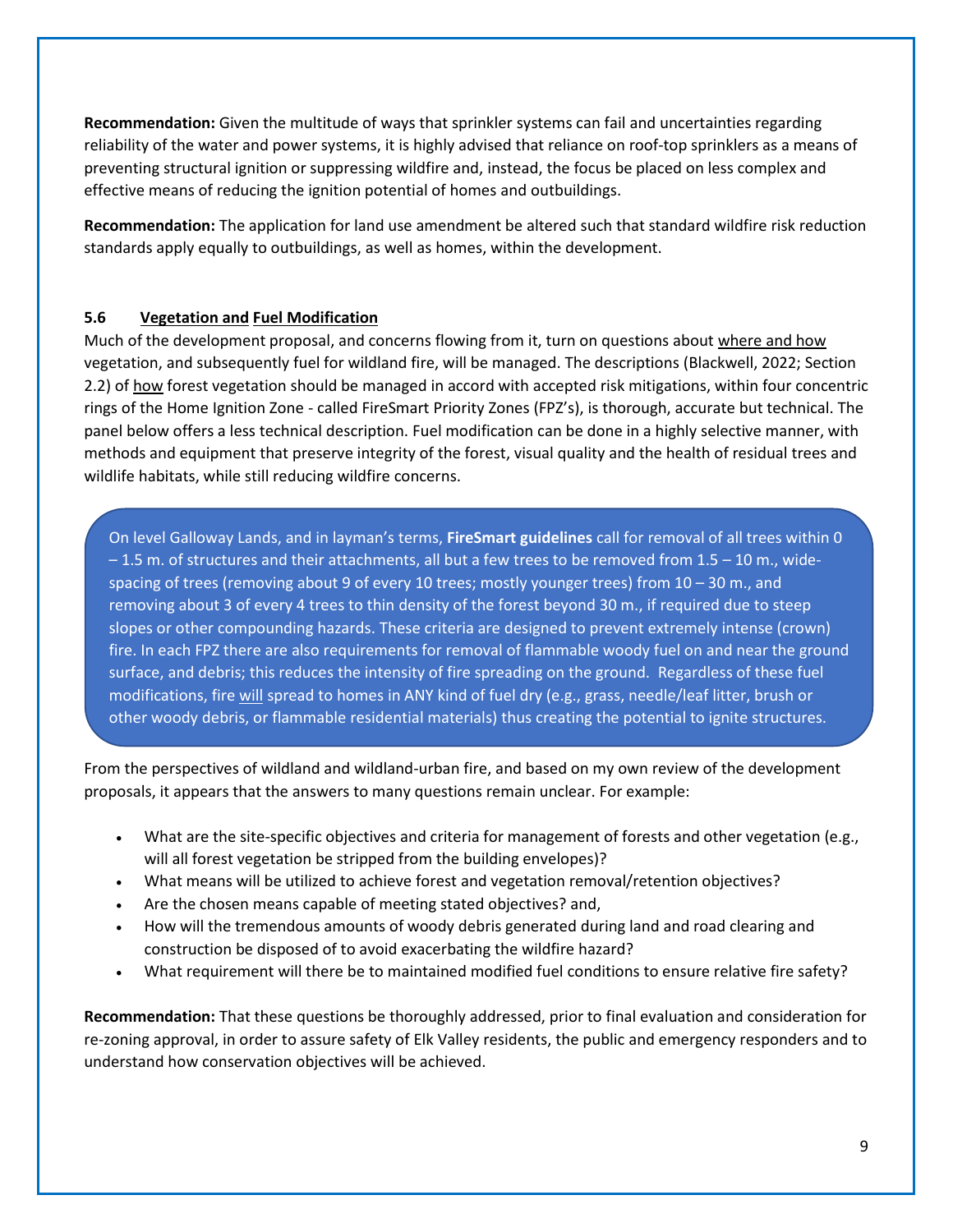# **5.7 Potential Conflicts between the Building Lot (Homesite) Plan & Home Ignition Zone Fuel Modification**

Cursory examination<sup>2</sup> by FWECL identified apparent contradictions between the proponent's vision for a community nestled within a high proportion of preserved natural area (using principles of conservation subdivision design), and the proponent's ability to (concurrently) meet commitments to modify forest fuels in accord with prescribed risk reduction standards (i.e., to a distance of at least 30 meters<sup>3</sup> from building exteriors).

This conflict becomes evident when scale-drawn circles representing standard FireSmart fuel modification zones (i.e., part of the Home Ignition Zone) are overlain on Figure 21 of the 2021 Application (i.e., the Homesite Plan).





**Explanation:** The yellow elipse represents the outer boundary of FireSmart Priority Zone 2, where significantly modified forest fuels are recommended for a distance of 30 metres on level ground. In this location, with about 30% slopes to Boardman Creek below the home, widening the zone to an ellipse that is 45 m. above and beside the home - and 60 m. downslope of the home is the recommended guideline. Extending fuel treatment further, to a portion of PZ-3 would also be advisable but is not shown.

Approx. Scale: 30 meters = 24mm.

Reference: *FireSmart: Protecting your Community from Wildfire* (2003) page 3-11.

Full implications of this conflict are even more evident when HIZ's (fuel modified zones) of adjacent properties in the development are drawn, thus revealing overlaps between fuel modified areas of adjacent homes in the community. This causes an equivalent reduction in the areal extent of expected forest conservation areas. The result is that a significant proportion of forested conservation lands previously expected to remain, more or less, in a natural state (i.e., through covenants applied between the property line and building envelope of individual homesites, in forested buffers mapped between individual homesites and between homes and the main access road, and within designated primary and secondary conservation lands) could be heavily altered.

 $2$  While details are lacking within the proposal, the potential for conflicting purposes remain strong.

<sup>&</sup>lt;sup>3</sup> It appears that the proponent has anticipated a need for only 30 m. of fuel modification in Priority Zone 2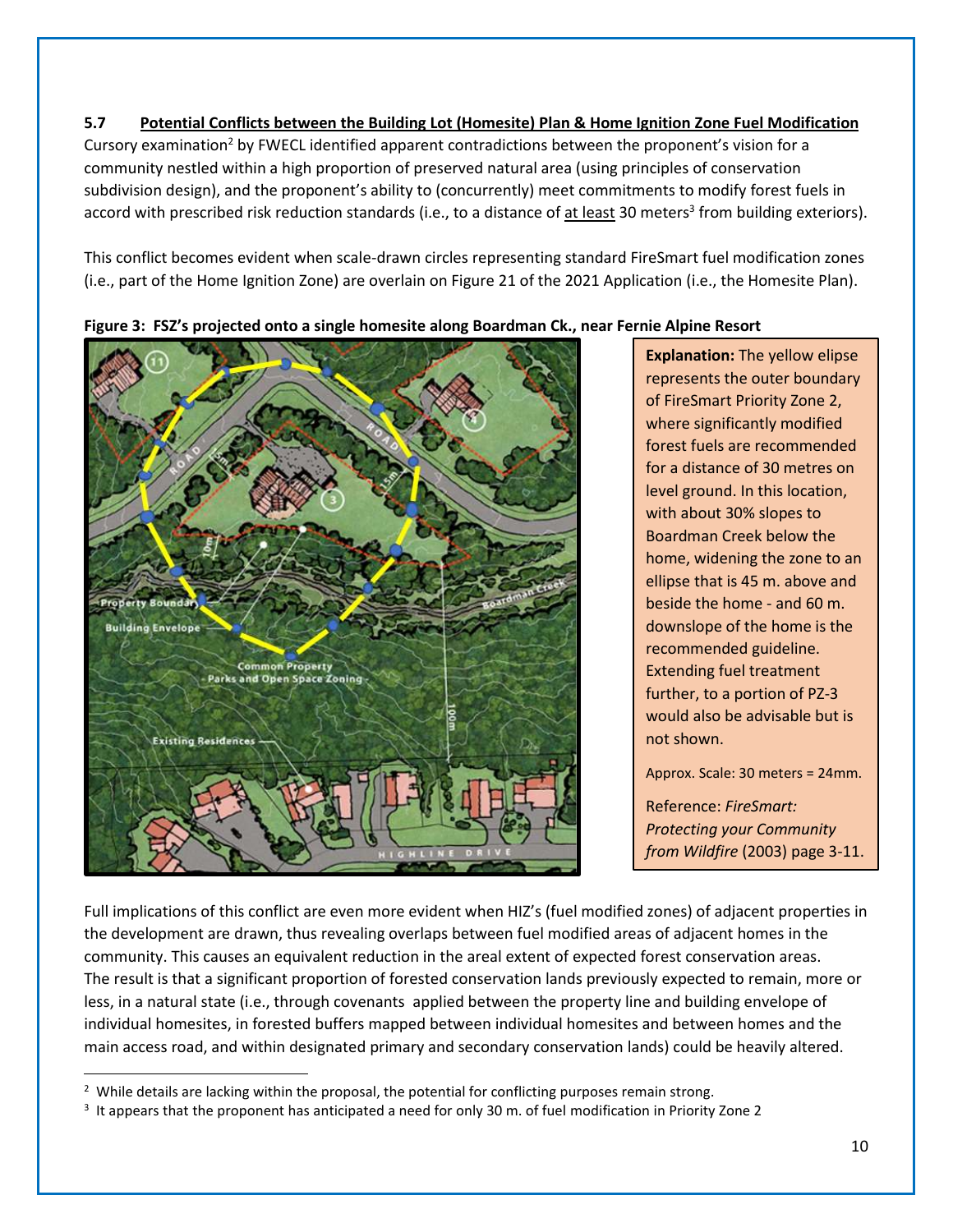**Figure 4: FireSmart Priority Zone 2 drawn around group of homes**



**Explanation:** Yellow circles represent the outer boundary of FireSmart Priority Zone 2, where significantly modified forest fuels are recommended for a distance of 30 metres (on level ground). In this location, with slopes  $^{\sim}$ 15 – 20% it is recommended to expand FSP 2 somewhat downslope as indicated by white lines.

Adding an additional width of FSP 3, even closer towards the trail and creek below, would also be recommended by FireSmart guidelines.

Approx. Scale: 30 meters = 13mm.

The impact to conservation lands would likely increase further, if the proponent maintains its reassurance to fully implement critical "FireSmart" guidelines such as:

- 1. Establishing HIZ's surrounding all outbuildings, such as garages and workshops as well as home,
- 2. Placement of outbuildings a minimum of 10 m. from the home, and each other,
- 3. Elongating Priority Zones to include larger areas when homesites are placed on the sloping, but "buildable," terrain. For example, Priority Zone 2 would need to be increased to a 60 m. x 30 m. ellipse on slopes of 30%, rather than being limited to a 30 m. x 30 m. circle on level terrain) and,
- 4. Adding a fuel modified Priority Zone 3 (up to 100 m. beyond PZ 2 ) in situations where fuel, topography and winds combine to magnify the wildfire threat (e.g., steepest slopes, aligned with valley winds and gullied terrain located below homes grouped above Lizard Creek/Highway #3 and above Boardman Creek, near Fernie Alpine Resort.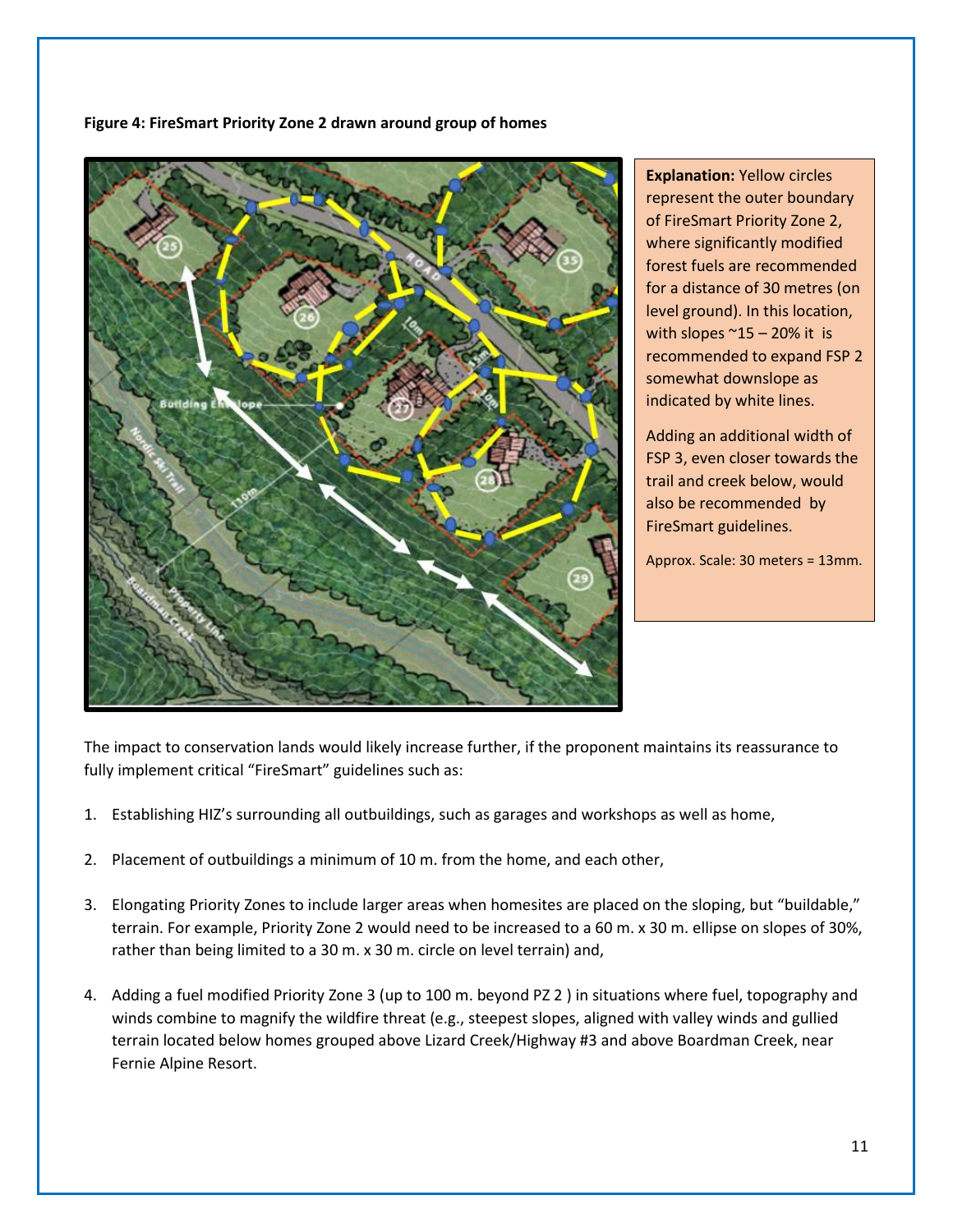The Application also fails to mention important planning considerations such as:

- how on-going work to maintain acceptable forest fuel conditions<sup>4</sup> within Home Ignition Zones, but beyond the privately owned "homesites" will be achieved or who will bear those costs.
- How massive quantities of woody debris will be disposed of during the removal and selective thinning of forest as homesites, roads and other utilities are developed.
- How wildfire ignitions will be prevented and accidental ignitions contained during the prolonged period of progressive land clearing and home construction.
- The costs associated with conducting selective, environmentally sensitive fuel modification and debris disposal programs in steep terrain is \$12,000.00 - \$15,000.00/hectare.

**Recommendation:** Following more intensive field assessments, the proponent should develop a series of GISbased scenarios to devise alternative concepts for the "conceptual land use (site) plan (e.g., bigger lots, more widely spaced or fewer lots, avoidance of steep slopes, placement of homes in the center of the building envelope, lower overall home density or clustering of homes, or reducing home ignition potential to a degree that total fuel modification is limited to 30 m.). These alternatives may also increase the potential for preserving the conservation vision while achieving low ignition vulnerability and exposure of homes and outbuildings.

**Recommendation:** The Proponent conduct further investigation and analysis to re-calculate actual proportion of conservation lands located beyond required zones of managed fuel and to respond to questions about the maintenance of modified (FireSmart) fuel conditions, the disposal of woody debris from fuel modification activities, and measures to ensure fire prevention and control capability during the construction stage**.**

# **5.8 Roads and Access**

Importantly, inadequate road networks are a leading cause of WUI fire fatalities, and a major safety factor that may discourage fire responders from attending a poorly served area when prioritizing resource deployment during wildland-urban fire events. Past and current CWPP's for the City of Fernie (Blackwell, 2011 and 2018) and an assessment of Fernie infrastructure (Westhaver, 2019) both identified existing weaknesses in Fernie's municipal road network regarding emergency access and evacuation safety and made priority recommendations for resolving those problems. Special concerns were expressed for neighbourhoods on the west side of Highway#3, and for Fernie Alpine Resort (FAR).

The existing access network on the Galloway Lands appears to have evolved from a network originally designed for logging purposes and later adapted into a recreational network of hiking, cycling and Nordic ski trails. The map provided by Cascade Environmental shows homesites to be arrayed along portions of the winding former haul road and on several cul-de-sacs (dead-end roads) emanating from the haul road. Each home has an individual driveway leading away from the haul road. There is no internal circulation pattern, nor is there a perimeter ring-road to allow for shortened egress from individual clusters of homesites to the access points (2) off Highway #3. Proposed road outlets for the Galloway Lands, both for everyday and emergency access/egress, are to link with existing roads at Fernie Alpine Resort and The Cedars subdivision, plus one other possible link to Highway #3.

<sup>4</sup> Due to changing forest fuel conditions from forest re-growth, wind damage, insect and disease activity.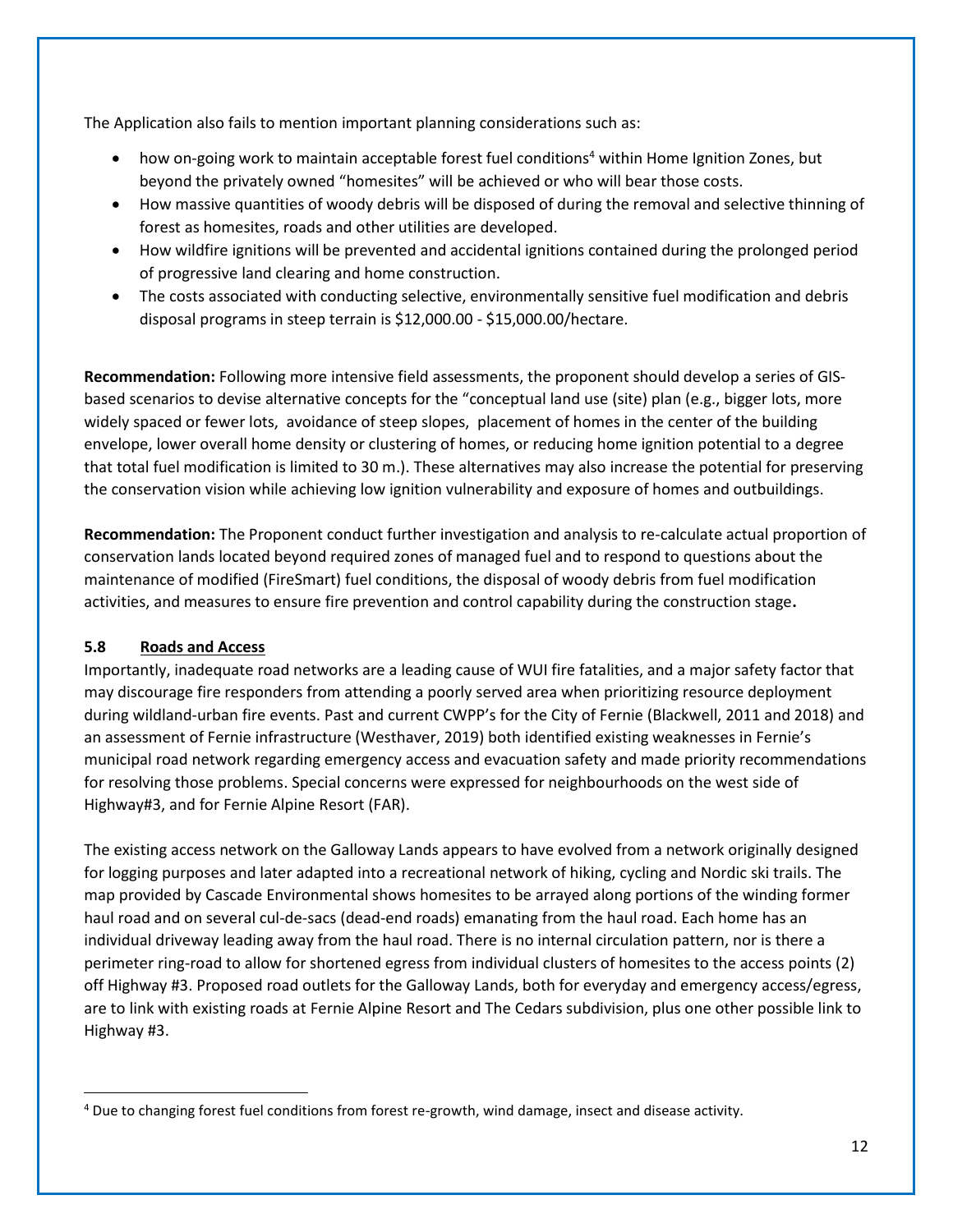Internationally accepted criteria for means of safe access for fire protection and evacuation have evolved over decades, and are identified in "NFPA 1141 – Standard for Fire Protection Infrastructure for Land Development in Wildland, Rural and Suburban Areas"(NFPA, 2017). Those criteria are reiterated in recommended FireSmart™ guidelines (Partners in Protection, 2003) and in the National Guideline for Wildland Urban Interface Fires (Benichou, 2021), the two definitive Canadian references on this subject.

Although the analysis by Blackwell (2022) in Section 2.5.1 rightly emphasized the general importance of providing multiple two-way access roads and several other attributes of a safe wildland-urban road network, he did not directly reference many of NFPA 1141's most fundamental requirements. For example, specifications for road width, curve radius, grades, construction and load-bearing capacity, bridges and culverting, dead ends and turnarounds, the separation of fire lanes from evacuation routes, etc. were omitted. Instead, the Proponent has committed only to meeting MOTI requirements for development of a secondary emergency vehicle access point.

My own on-site observations, familiarity with the complex terrain, and interpretations of terrain and development maps and air photos provided by the Proponent prompt me to:

- Believe the proposed network of non-looping internal access roads has a multitude of significant deficiencies in terms of standards expected within a subdivision located in a wildfire-prone forest, and potential traps caused by its current alignment;
- Question the ability of water tenders and Type 1 engines to negotiate short, steep pitches and tight corners of existing roads, turn around in cul-de-sacs;
- Evaluate that the fuel modifications recommended by Blackwell immediately adjacent roads used for evacuation routes are insufficient to prevent lethal heat exposure of evacuees and/or traffic congestion; treatments should be extended to 30 M. from both edges of the road surface;
- Identify that no information has been provided by the proponent to ascertain whether MOTI requirements are equivalent to NFPA-1141 based standards, and therefore effective in meeting essential safety requirements that can be anticipated during a WUI fire incident;
- Raise the concern that road linkages, as now proposed, to 2 adjacent communities also minimally served by current 1-way access roads, may exacerbate emergency access/egress in all three communities.

**Recommendation:** Fuel treatments parallel to roads to be used as emergency access or evacuation routes should be extended to 30 m. on level terrain, and as much as double that when steep slopes are located below the road. This standard has been applied in Jasper and Banff National Parks, on similar roads. The likely implications of a re-aligned road network, adequate road standards and widened fuel modification zones adjacent to all roads is that development will impinge substantially more into areas of previously designated conservation zones within the Galloway Lands and further reduce the visual/natural habitat buffers between roads, riparian areas and homesites.

**Recommendation**: In order to be effective and adequately understood and evaluated by reviewers, road network criteria in Application for Land Use Amendment need to be more explicitly stated, and address the full range of standards developed and recommended for use at communities in wildfire-prone areas; they should be inclusive of main access/egress routes as well as driveways onto individual properties. For more details, see section 4.2.3 of *The National Guide for Wildland-Urban Interface Fires* (Benichou et. al. 2021) and NFPA 1141.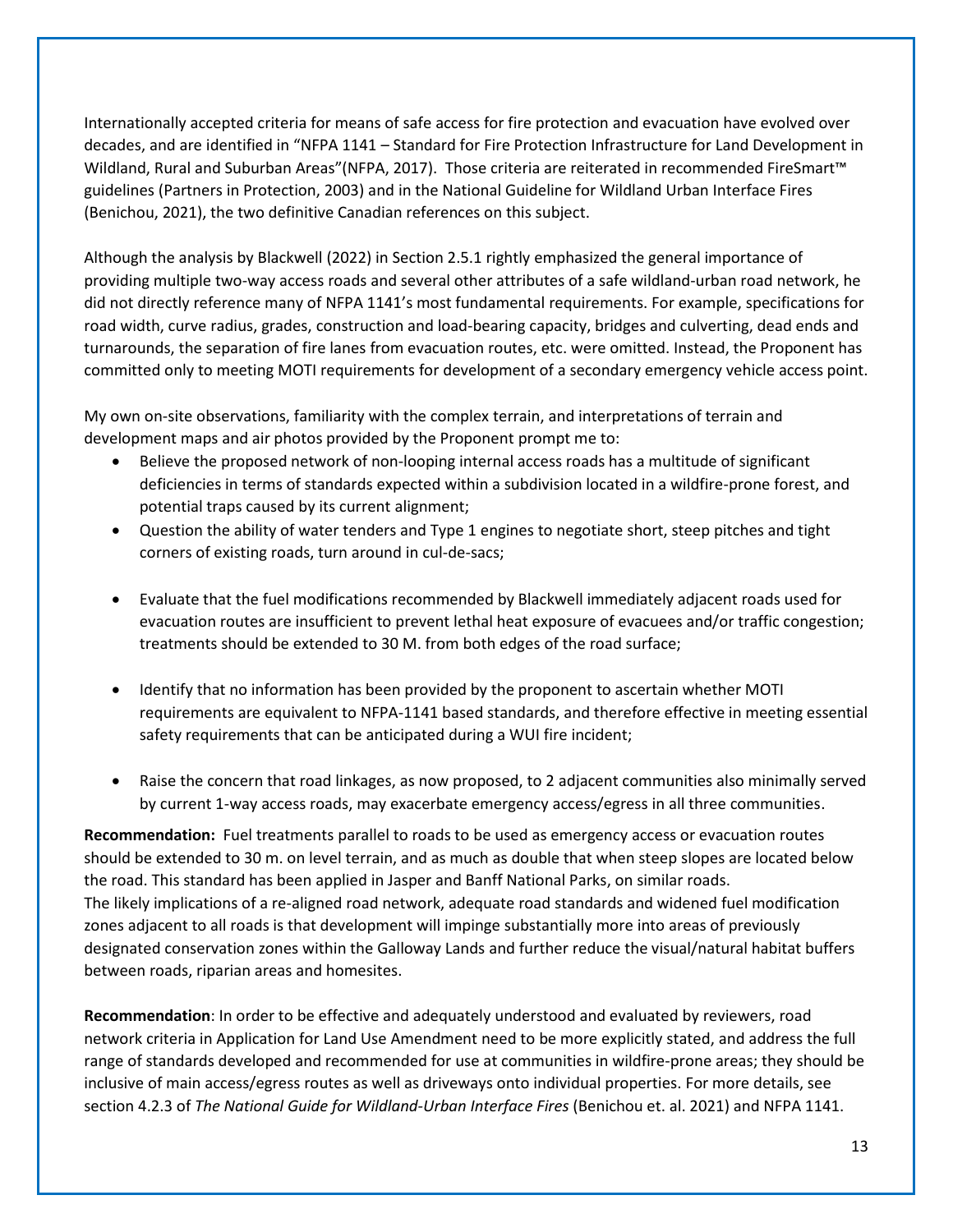# **5.9 Water Reliability**

The Blackwell wildfire report on Galloway Lands (2022) provides clear recommendations:

- During the development stage, reliable water supplies are available and accessible to firefighters during the fire season; and are appropriately located and spaced.
- In areas where water supply is limited, follow NFPA 1142 (Standard on Water Supplies for Suburban and Rural Firefighting) for minimum requirements of water supply.
- Design the water source / systems to be capable of supplying enough water for multiple house fire(s) simultaneously (e.g*.,* enough pressure and capacity for a minimum of four and up to six houses*).*

Blackwell also makes suggestions for alternative sources (e.g., dry hydrants for drafting/suction) are provided.

In the following paragraphs, I used data provided by the Proponent to construct a crude comparison of the implied water supply to estimated volumes required by the external roof-top sprinklers recommended by Blackwell, and for fire control purposes at a mildly fire-involved home (according to NFPA standard 1142):

Western Water Associates Ltd., the proponents hydrological consultant, estimated an average home well on the Galloway property will yield, on average, 9 US gallons/minute (36 liters/ min) or about 52,000 L/day). B.A. Blackwell recommends a system of automated roof-top sprinklers for each home and water capacity to run the system for a minimum of 2 hours.

Depending on the sprinkler type, and assuming 5 sprinklers/home, this calculates to a water demand of 36 – 88L/minute. Therefore, if the consultant's well yield is correct, it can be expected that the water supply at about half of the homes would be inadequate to operate a roof-top sprinkler system. This calculation does not provide for any additional water for use in wildland firefighting near to homes.

Similarly, using an on-line calculator based on NFPA 1142, it is estimated that an early structural response to one mildly involved 3,000 square foot single-story home would require a water demand of about 4,000 L/minute, or 120,000 liters over a 30-minute period. In turn, for 6 simultaneously burning homes (the criteria recommended by Blackwell), this calculates to a total water demand of about 24,000L/minute with an expected pressure of about 20 pounds/square inch, or about 720,000 liters over a 30-minute period. This calculation does not provide for any additional water for use in either structural or wildland firefighting near to homes.

Based on the current Application for Land Use Amendment, it is unknown:

- If it is feasible to build a mountainside reservoir sufficient capacity to meet these water requirements,
- How a reservoir of adequate capacity would be supplied with water, and suitably re-charged,
- How water would be distributed from a reservoir for year-round fire control at all homes, or wildfire use,
- If added water drafting/hauling/pumping is required, how it would impact fire control efforts,
- If each resident will be required to build their own all-weather cistern,
- How apparent discrepancies between water supply measures proposed by the proponent and meeting all recommendations of the Blackwell report (i.e., NPFA 1142) will be resolved,
- If the eventual system for providing water for fire control will be adequate for Fire Underwriters Survey to consider Galloway homes insurable.

This cursory analysis helped identify several vitally important deficiencies in the Application regarding WU fire protection.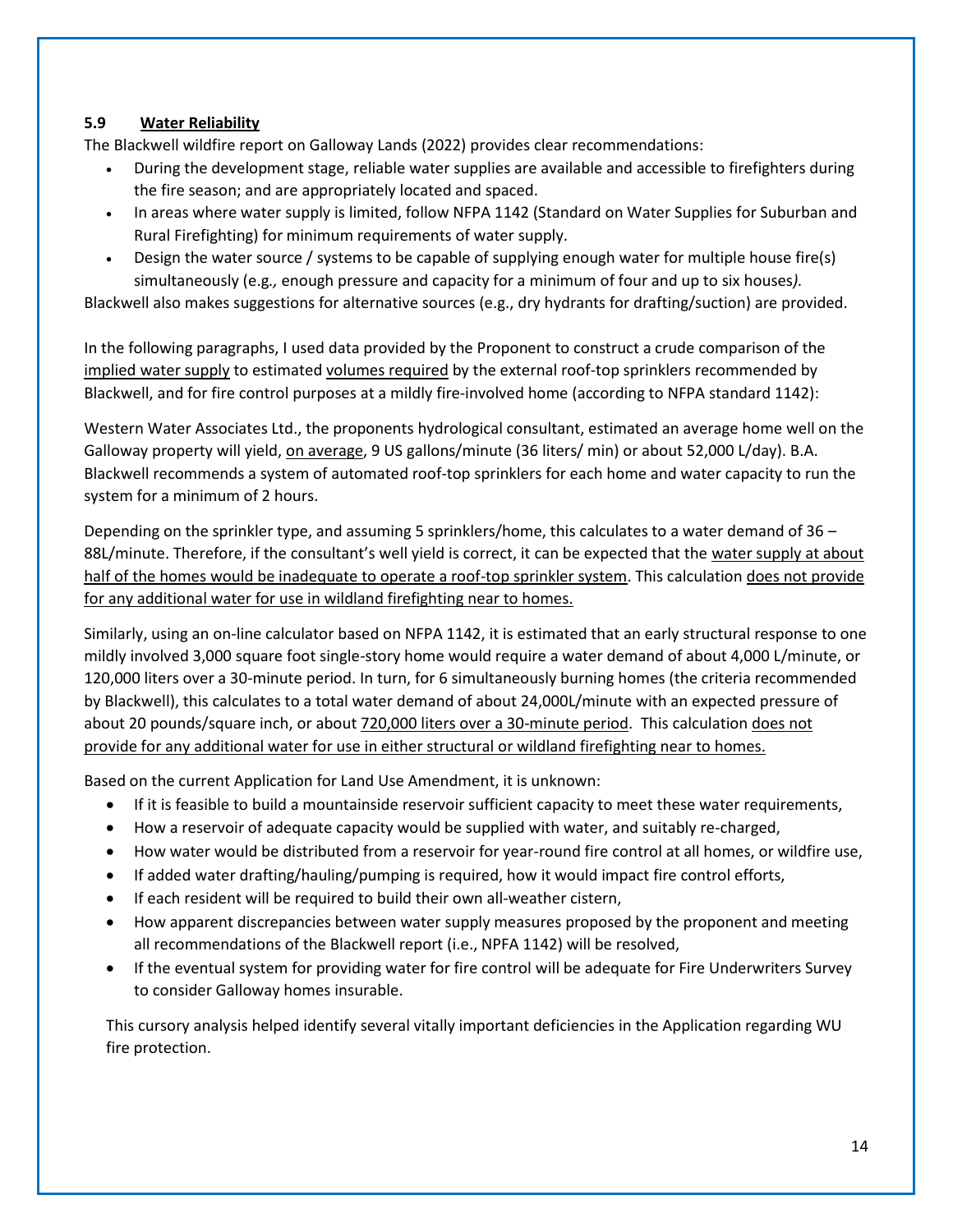**Recommendation:** Given that a reliable water supply is the essence of firefighting response, the consequences of a water system failure, and the immense potential magnitude of costs and land disturbance associated with installing an all-weather "reliable water system", it is recommended that a table-top WUI fire simulation exercise be conducted. <sup>5</sup> This is a common technique for emergency management training and, in this case, replicate conditions of a sustained wildland-urban interface fire event and the anticipated inter-agency fire response (using the Galloway land base). The key objectives of the exercise are: 1). to estimate and document, as closely as possible, the expected water supply requirements of typical structural and wildland fire suppression tactics (including deployment of BC Sprinkler Protection Units), 2). to determine the essential components and placement of sufficient water supply system elements (both fixed and mobile), and 3). to answer other unknowns listed above. This simulation would provide all parties with a tangible, realistic perspective of actual water volume requirements, water deployment and delivery modes, and the implications and/or feasibility of meeting commitments expressed in the proponents March Update for the proposed 75 home development.

## **6.0 Conclusion**

There is an overall consensus in published reports that:

- 1. The risk of a disastrous wildland-urban fire in and around the City of Fernie is high,
- 2. The threat of wildfire is most severe in the vicinity of subdivisions located on sloping terrain, with dense forest fuels, and served by questionable road networks and/or water supply.
- 3. Rapidly growing population, climate warming and expanding urban development has compounded magnitude of this problem in recent decades, and it continues to grow.

Modern measures to pro-actively mitigate risks in wildfire-prone areas (e.g., fire-resistant construction and landscaping, modified forest fuels nearby) and appropriate infrastructure (e.g., roads, water availability and fire flow) to provide for safe and effective WU fire response are the cornerstones for creating "fire resilient" communities. The urgency to meet proven, science-based established standards for fire mitigation and response capability was underlined in BC, by WUI fire disasters in 2017, 2018 and 2021.

As an expert in wildland-urban fire loss reduction, I have deep concerns about how these foundational elements of community wildfire protection are being addressed in development of the Galloway Lands, specifically about the about systems for water supply, road access/egress and wide-area fuel mitigation treatments. These are all components of critical infrastructure to be provided by the developer.

Each element is a complex problem of its own, and requires significant levels of analysis, planning and investment. In order to function effectively, they must be integrated into a coordinated whole. In turn, decisions about their implementation will have cascading implications for other stated objectives of the development (e.g., conservation lands, wildlife habitat, aesthetic values, outdoor recreation).

<sup>&</sup>lt;sup>5</sup> Facilitated by an independent WUI fire response specialist (having also strong simulation experience) with active participation by representatives of the City of Fernie Fire Department, RDEK Emergency Services, BC Wildfire Service (SPU specialists and Incident Command), the proponent, and B. A. Blackwell; and observers from Fernie Alpine Resort, the Fernie Snow Valley Community Association, Fernie City Council and other Elected positions.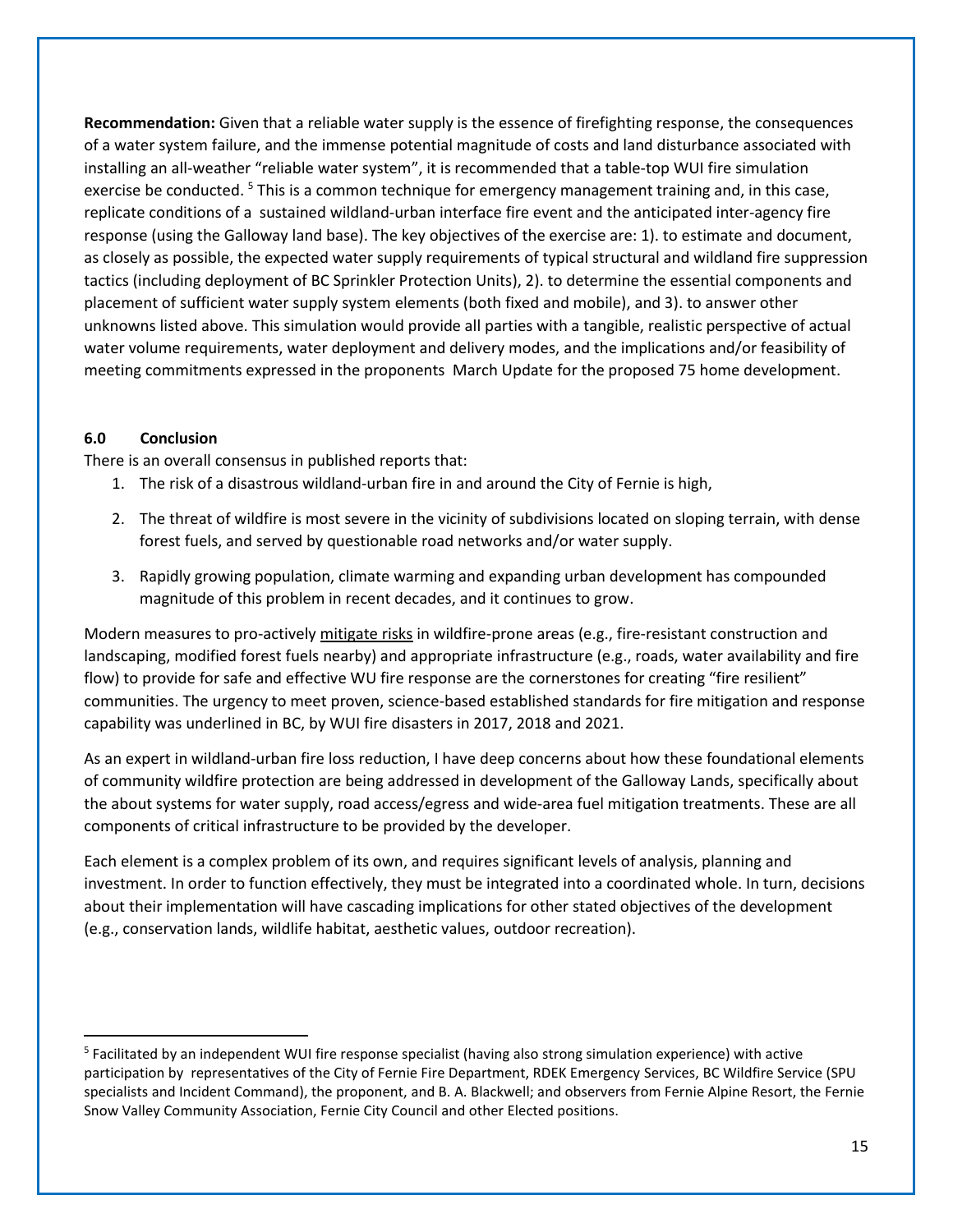In each case, there appear to be important discrepancies, inadequacies and/or gaps in the baseline information provided, and in the analysis and planning process communicated by the developer. These concerns lead me to have substantial doubts regarding:

- 1. The feasibility of some solutions proposed by the developer (e.g., reliability of on-property and community water supplies for fire control; wide-area fuel modification as per FireSmart guidelines);
- 2. If they are feasible, the effectiveness of suggested solutions in providing fire protection and/or safety for the public and firefighters (e.g., fire pond with gravity flow, dry hydrants; primary road lay-out and secondary emergency vehicle access roads);
- 3. The adequacy of proposed solutions for water supply, road access, and vegetation/forest manipulations in relation to nationally and internationally recognized standards developed specifically for WUI fire protection and safety of emergency responders (e.g., NFPA codes 1141, 1142, 1144; corresponding FireSmart guidelines; new national guidelines (Benichou et. al. 2021).
- 4. The likelihood of any emergency response being triaged<sup>6</sup> to a major WUI fire event on Galloway lands unless critical infrastructure is in place to meet recognized (NFPA) standards.
- 5. The degree of certainty that project reviewers (RDEK and others) can anticipate the potential costs, complications, and environmental impacts associated with appropriate and effective systems for emergency access, water supply and forest fuel modifications.

In my professional opinion, it is essential to more fully investigate and address these issues in significantly more detail prior to its final evaluation and consideration for re-zoning approval. Much additional effort is required to reduce the risk of serious wildland-urban fire impacts (on and off the Galloway Lands), to improve public safety in the face of inevitable wildfires, to increase the likelihood of effective fire control responses and to ensure the safety of wildland-urban fire responders.

A recent study published by the Institute for Catastrophic Loss Reduction, demonstrated a benefit to cost ratio of 14:1 over a 10-year period for fully following the National WUI Guide in construction of a new community (inclusive of infrastructure, GST and other costs) over the cost of standard construction costs.

# **7.0 Limitations/ Disclaimer**

This report was prepared by ForestWise Environmental Consulting Ltd. for the Fernie Snow Valley Community Association. Its contents reflect the best available information and are based on preliminary field assessment. Any use that a third party makes from this report, or any reliance on or decisions made based upon this report, are made at the sole risk of any such third parties. ForestWise Environmental Consulting Ltd. accepts no responsibility for any damages or loss suffered by any third party or by the Client as a result of decisions made or actions based upon the use or reliance of this report by any such party. Although every effort has been made to ensure that these recommendations are reasonably accurate, further field assessments should be conducted to understand the forest covers, fuel types, forest health and topography in the area, the distance of the properties to high-risk fuel types and other parameters required to predict wildland fire behavior. Periodic re-evaluations

<sup>&</sup>lt;sup>6</sup> Triage criteria relate to safety of fire responders and probability of success by structure protection efforts.